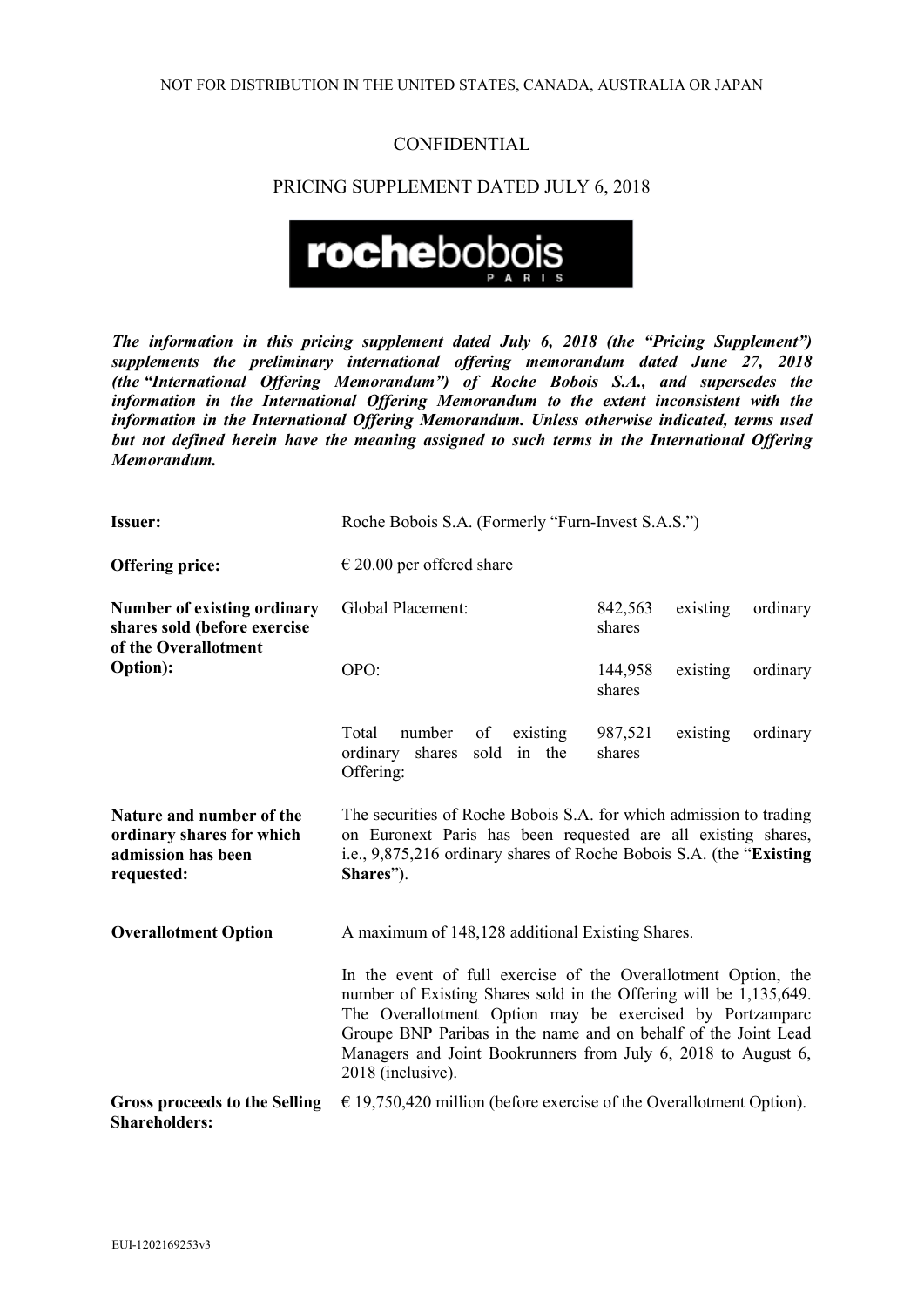| <b>Indicative Timetable</b> | <b>July 9, 2018</b>                                                                                                                                                                  |  |  |
|-----------------------------|--------------------------------------------------------------------------------------------------------------------------------------------------------------------------------------|--|--|
|                             | Beginning of trading of the Existing Shares on an as-if-<br>when delivered basis (sous la forme de promesses<br><i>d'actions</i> ) on Euronext Paris (until July 10, 2018 inclusive) |  |  |
|                             | <b>July 10, 2018</b>                                                                                                                                                                 |  |  |
|                             | Settlement-delivery of the OPO and the Global Placement                                                                                                                              |  |  |
|                             | <b>July 11, 2018</b>                                                                                                                                                                 |  |  |
|                             | Beginning of trading of the Company's shares on Euronext<br>Paris under the trading line "Roche Bobois"                                                                              |  |  |
|                             | <b>August 6, 2018</b>                                                                                                                                                                |  |  |
|                             | Deadline for exercising the Overallotment Option                                                                                                                                     |  |  |
|                             | End of the stabilization period, as the case may be                                                                                                                                  |  |  |
| <b>Exchange:</b>            | Roche Bobois S.A. has applied for admission to trading of all its<br>existing ordinary shares on Euronext Paris                                                                      |  |  |
| <b>Ticker symbol:</b>       | <b>RBO</b>                                                                                                                                                                           |  |  |
| <b>Managers:</b>            | Joint Global Coordinators and Joint<br>Portzamparc Groupe BNP<br>Paribas<br>Bookrunners:                                                                                             |  |  |

Oddo BHF SCA